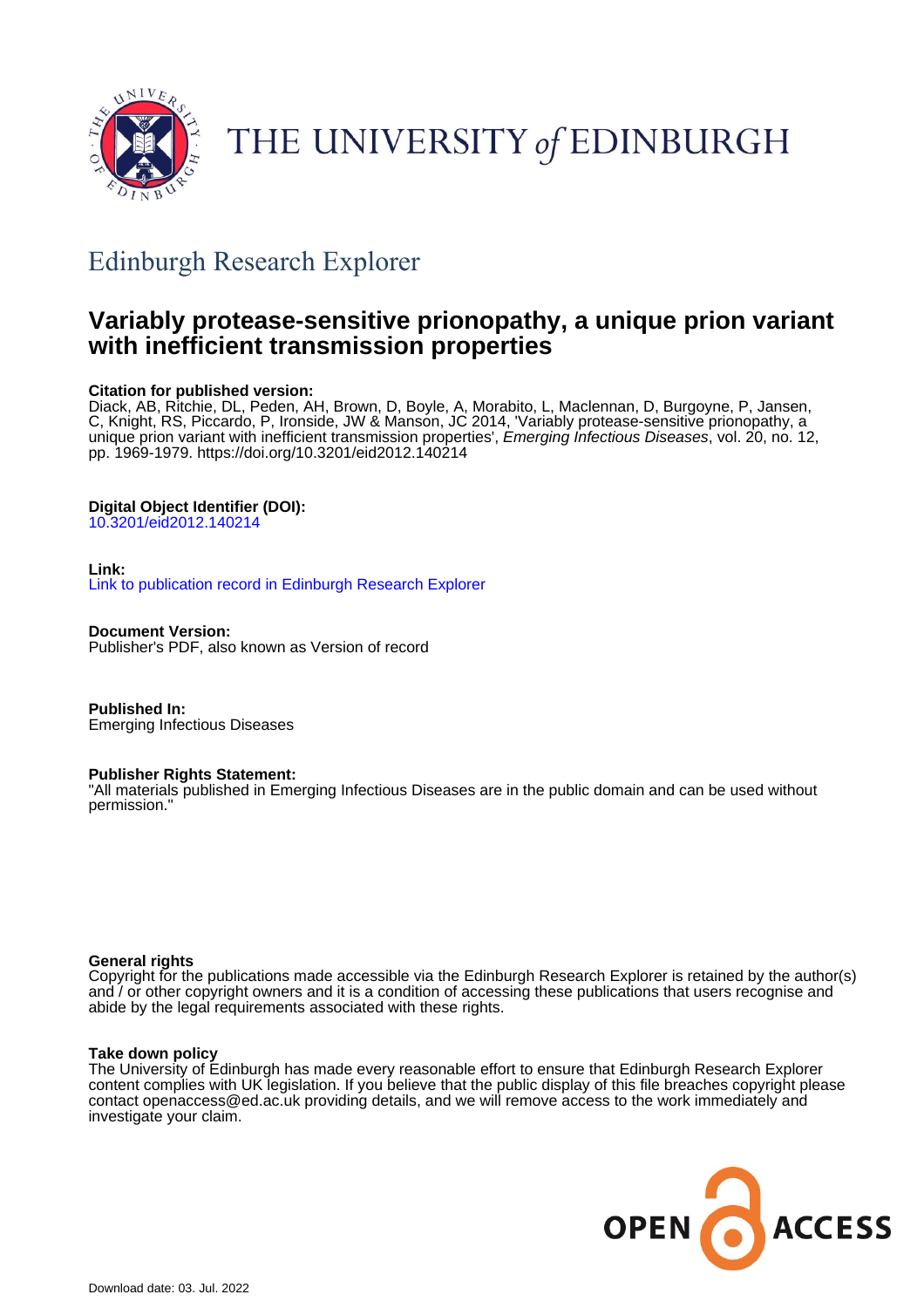# Variably Protease-Sensitive Prionopathy, a Unique Prion Variant with Inefficient Transmission Properties

Abigail B. Diack,<sup>1</sup> Diane L. Ritchie,<sup>1</sup> Alexander H. Peden, Deborah Brown, Aileen Boyle, **Laura Morabito, David Maclennan, Paul Burgoyne, Casper Jansen, Richard S. Knight,**  Pedro Piccardo, James W. Ironside,<sup>1</sup> and Jean C. Manson<sup>1</sup>

Variably protease-sensitive prionopathy (VPSPr) can occur in persons of all codon 129 genotypes in the human prion protein gene (*PRNP*) and is characterized by a unique biochemical profile when compared with other human prion diseases. We investigated transmission properties of VPSPr by inoculating transgenic mice expressing human *PRNP* with brain tissue from 2 persons with the valine-homozygous (VV) and 1 with the heterozygous methionine/valine codon 129 genotype. No clinical signs or vacuolar pathology were observed in any inoculated mice. Small deposits of prion protein accumulated in the brains of inoculated mice after challenge with brain material from VV VPSPr patients. Some of these deposits resembled microplaques that occur in the brains of VPSPr patients. Comparison of these transmission properties with those of sporadic Creutzfeldt-Jakob disease in the same lines of mice indicated that VPSPr has distinct biological properties. Moreover, we established that VPSPr has limited potential for human-to-human transmission.

Human prion diseases, also called transmissible spongi-form encephalopathies, are a group of rare and inevitably fatal neurodegenerative diseases. Prion diseases are unique in that they occur as idiopathic (sporadic), familial, and acquired disorders. The sporadic form of Creutzfeldt-Jakob disease (sCJD) accounts for >80% of all human prion diseases. Six subtypes of sCJD have been classified

Author affiliations: The Roslin Institute, University of Edinburgh, Easter Bush, Scotland, UK (A.B. Diack, D. Brown, A, Boyle, L. Morabito, D. Maclennan, P. Burgoyne, J.C. Manson); School of Clinical Sciences, University of Edinburgh, Edinburgh, Scotland, UK (D.L. Ritchie, A.H. Peden, R.S. Knight, J.W. Ironside); Food and Drug Administration, Rockville, Maryland, USA (P. Piccardo); and University Medical Centre Utrecht, Utrecht, the Netherlands (C. Jansen)

according to the prion protein (PrP) genotype at codon 129 (methionine [M]/M, M/valine [V], VV) and the biochemical profile of the protease-resistant core of the abnormal disease-specific PrP (PrPres) (PrPres type 1 or PrPres type 2A or 2B) (*1*,*2*). Experimental transmission of brain tissue from patients of these 6 different sCJD subtypes into 3 transgenic mouse lines expressing different human prion protein gene *PRNP* sequences (coding for 129MM, MV, and VV) has identified 4 distinct strains of the CJD agent (*3*).

In 2008, a novel prion disease, initially referred to as protease-sensitive prionopathy, was reported in 11 patients who had been referred to the National Prion Disease Pathology Surveillance Center (Cleveland, OH, USA) during May 2002–January 2006. All 11 patients were of the *PRNP* codon 129VV genotype, and postmortem examination of brain tissues showed that the patients had a spongiform encephalopathy (*4*). As with patients with sCJD, these patients had no mutations in the *PRNP* coding region, and no risk factors for the development of iatrogenic CJD were identified among the patients. The defining feature of this group of patients was the unusual biochemical properties of the abnormal PrP in the brain. Compared with the biochemical properties of PrPres in sCJD, the PrPres in VPSPr was found to be much less resistant to protease digestion. VPSPr PrPres shows a faint ladder-like appearance of protease-resistant fragments on Western blot and a prominent low–molecular weight fragment of ≈8 kDa. The neuropathologic features in this group were also unusual, in particular, the accumulation of microplaques within the cerebellum and thalamus, which stained intensely for PrP.

Since the original description of those 11 cases, 19 additional cases have been reported, including some in patients of the *PRNP* codon 129MM and 129MV genotypes (*5*–*7*). Although case numbers remain low, the prevalence

DOI: http://dx.doi.org/10.3201/eid2012.140214 <sup>1</sup>

<sup>&</sup>lt;sup>1</sup>These authors contributed equally to this article.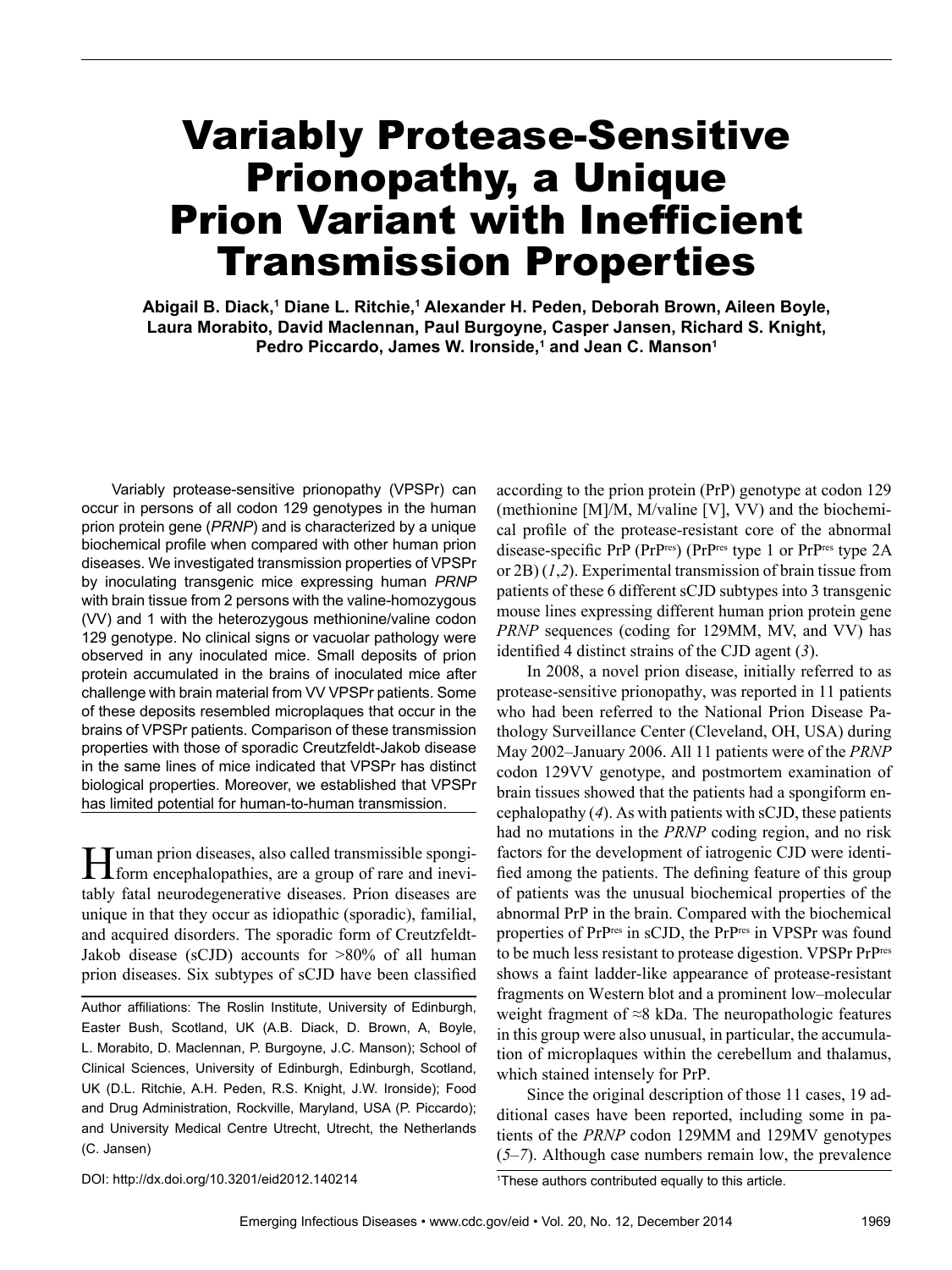of this novel prion disease appears to vary according to the codon 129 genotype of affected persons: 62% of reported cases have been detected in persons of the *PRNP* codon 129VV genotype. In comparison, 17% of sCJD cases and only 12% of the general white population are of the *PRNP* codon 129VV genotype (*8*,*9*). Subsequent studies showed differences between the 3 codon 129 genotypes in protease digestion sensitivity of the abnormal PrP in the brain. This difference in protease sensitivity has resulted in the condition being renamed variably protease-sensitive prionopathy (VPSPr) (*10*).

The presence of PrPres in VPSPr suggests that PrP plays a central role in the disease process. However, the relationship between different forms of PrP and prion disease has not been established. It is possible that the proteasesensitive and the truncated forms of the abnormal PrP may contribute to the unique neuropathology of VPSPr and may also influence the potential for transmission of disease to other persons.

Human-to-human transmission of prion diseases is of great concern for public health reasons (*11*–*13*). The use of gene-targeted transgenic mice expressing human PrP enables the direct comparison of transmission properties by using well-defined strains of sCJD and variant CJD (vCJD). Moreover, this system enables the prediction of disease transmission between persons and has been used extensively to predict the potential for human-to-human spread of sCJD and vCJD (*3*,*14*–*16*). In this study, we challenged human PrP–expressing transgenic mice with brain tissue from 3 persons with VPSPr and directly compared the data with those from previous sCJD transmission experiments in these mouse lines. Thus, we determined whether any biological similarities exist between these apparently different prion diseases. Furthermore, these transmissions enabled an assessment of the potential for human-to-human transmission of VPSPr.

## **Methods**

#### **Human Tissues**

Frozen brain tissues from 3 patients with VPSPr were investigated in this transmission series. Tissues analyzed were obtained from 2 patients who originated from the United Kingdom: 1 patient had the *PRNP* codon 129VV genotype (patient UK-VV), and the other had the 129MV genotype (patient UK-MV). The third patient originated from the Netherlands and had the *PRNP* codon 129VV genotype (patient NL-VV). The clinical, neuropathologic and PrP biochemical features of these cases have been described in detail elsewhere (*5*,*6*,*17*). Patient details for the 3 cases, including age, sex, neuropathologic features, and PrPres type, are summarized in Table 1. As reference standards in Western blot experiments, we used frozen brain

tissues in which the 8-kDa and the 2A PrPres types were readily detectable; the tissues were from patients with typical UK cases of sCJD (subtypes MM1, MM2, VV1, and VV2) and from another UK patient (codon 129VV) with VPSPr.

Consent and ethical approval for the retention and use of these materials for research was obtained by the Lothian NHS Board Research Ethics Committee (Reference: LREC/2000/4/157). Material was sourced through The Edinburgh Brain Bank (Scotland, UK).

Gray matter–enriched frontal cortex tissue samples  $(\approx 250 \text{ mg})$  had been obtained at autopsy from each of the 3 persons in our study. The samples were homogenized at a 10% (wt/vol) concentration in sterile physiologic saline and stored at –20°C until use. Before being inoculated into mice, the homogenates were further diluted to a 1% (wt/ vol) concentration in sterile physiologic saline.

#### **Experimental Animals**

Mice from 3 lines of transgenic mice expressing human PrP (designated HuMM, HuMV, and HuVV, according to the *PRNP* codon 129 genotype) were challenged in this transmission series (*15*). Mice were anesthetized and inoculated intracerebrally with 20 μL of a 1% brain homogenate. Beginning on postinoculation day 100, the mice were scored on a weekly basis for clinical signs of neurologic disease, as described by Fraser and Dickinson (*18*). Mice were humanely killed at the clinical endpoint for prion disease or at the end of the animal's full life span. Incubation periods were calculated as the number of days between brain-tissue inoculation and the clinical endpoint, when mice showed unequivocal neurologic disease. In the absence of an incubation period, the survival time (in days) was calculated. Brains were removed from the mice postmortem and sagittally sectioned; half of the brain was snap-frozen for biochemical analysis, and the other half was fixed in 10% formal saline for histologic analysis. These animal experiments were approved by The Roslin Institute's (University of Edinburgh) Animal Welfare and Ethical Review Committee and conducted according to the regulations of the UK Home Office Animals (Scientific Procedures) Act 1986.

#### **Scoring of Vacuolation**

Mouse brains for histologic analysis were fixed in formal saline for a minimum of 48 h before being immersed in 96% formic acid for 1.5 h to reduce the titer of the infectious agent. Brains were trimmed coronally into 5 standard rostrocaudal levels, resulting in 5 brain slices. Tissues were then embedded in paraffin wax and cut into serial 5-μm sections. A single section from all inoculated mice was stained with hematoxylin and eosin to determine the presence and severity of disease-specific vacuolation in 9 standard gray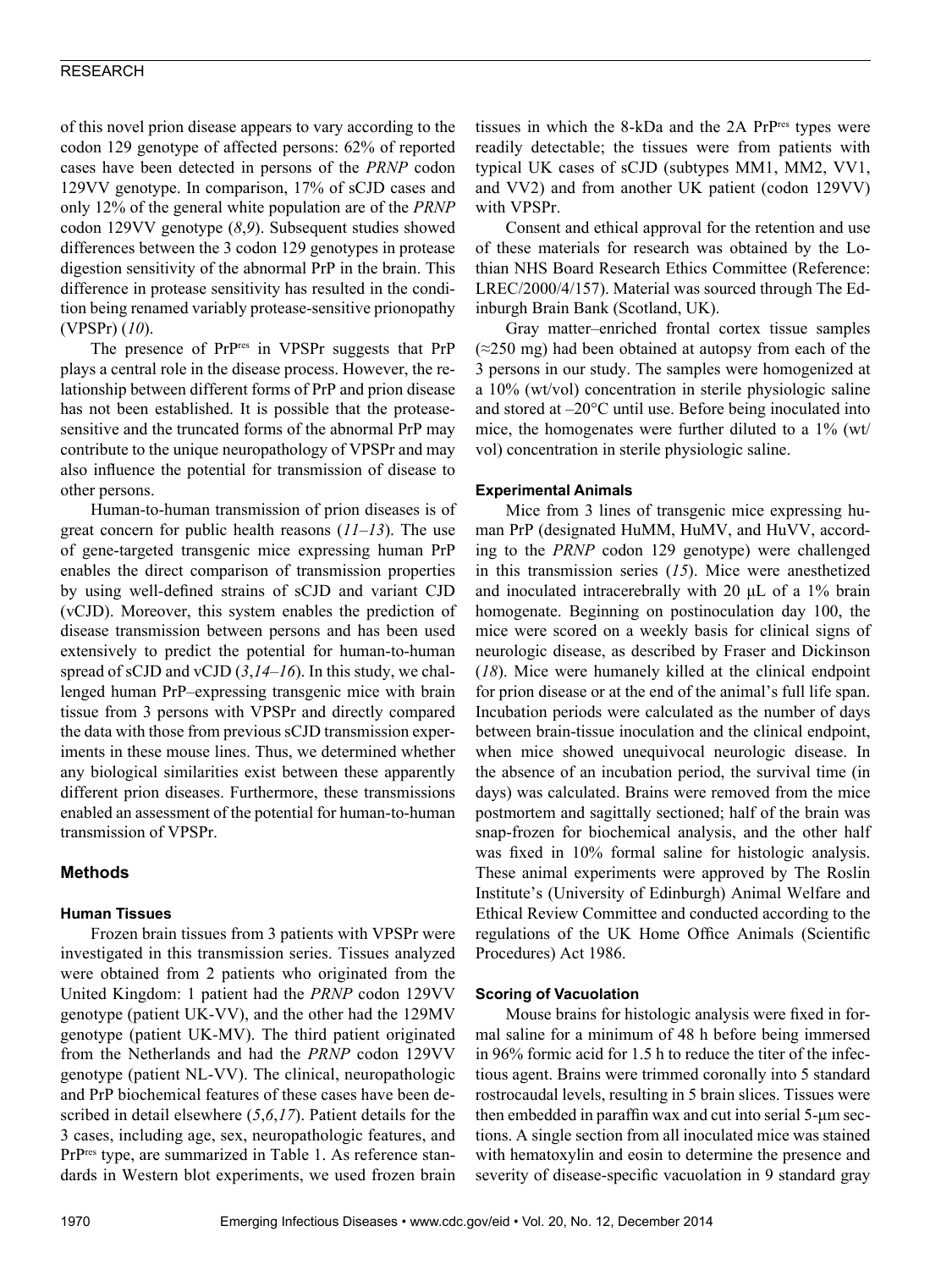|                                                                                                                                       |          | Disease   |                          |                                                      |                            |  |
|---------------------------------------------------------------------------------------------------------------------------------------|----------|-----------|--------------------------|------------------------------------------------------|----------------------------|--|
| Patient,                                                                                                                              | Age at   | duration, | Clinical signs and       |                                                      |                            |  |
| sex                                                                                                                                   | death, v | mo        | symptoms                 | Neuropathologic features                             | PrP <sup>res</sup> type    |  |
| NL-VV.                                                                                                                                | 57       | 20        | Progressive dementia,    | Mild to moderate spongiform change in basal          | Faint ladder-like          |  |
| M†                                                                                                                                    |          |           | spastic paraplegia,      | ganglia, and cerebral and cerebellar cortices.       | appearance of protease-    |  |
|                                                                                                                                       |          |           | sensorimotor             | Coarse granular deposits of PrP in cerebral          | resistant fragments with a |  |
|                                                                                                                                       |          |           | polyneuropathy           | cortex, basal ganglia, and thalamus. PrP             | prominent low-molecular    |  |
|                                                                                                                                       |          |           |                          | microplaques present within molecular layer of       | weight fragment            |  |
|                                                                                                                                       |          |           |                          | cerebellar cortex                                    |                            |  |
| UK-VV.                                                                                                                                | 59       | 42        | Progressive dementia,    | Mild to moderate spongiform change in basal          | Faint, ladder-like         |  |
| F‡                                                                                                                                    |          |           | emotional and            | ganglia, thalamus, and cerebral and cerebellar       | appearance of protease-    |  |
|                                                                                                                                       |          |           | obsessive behavior       | cortices. Widespread granular accumulations of       | resistant fragments with a |  |
|                                                                                                                                       |          |           | (early), very occasional | PrP in all brain regions. PrP microplagues present   | prominent low-molecular    |  |
|                                                                                                                                       |          |           | myoclonus (late)         | within molecular layer of cerebellar cortex          | weight fragment            |  |
| UK-MV,                                                                                                                                | 76       | 12        | Forgetfulness,           | Spongiform change most prominent in the frontal      | Faint ladder-like          |  |
| ΜŞ                                                                                                                                    |          |           | visuospatial perceptual  | cortex. PrP microplagues, synaptic and granular      | appearance of protease-    |  |
|                                                                                                                                       |          |           | problems, difficulties   | accumulations of PrP restricted to cerebral cortex,  | resistant fragments        |  |
|                                                                                                                                       |          |           | walking, action tremor,  | basal ganglia, and thalamus. Diffuse Lewy body       | including a low-           |  |
|                                                                                                                                       |          |           | akinetic mutism          | and tau pathology observed, with                     | molecular weight           |  |
|                                                                                                                                       |          |           |                          | $am$ yloid- $\beta$ plaques and a widespread amyloid | fragment                   |  |
|                                                                                                                                       |          |           |                          | angiopathy                                           |                            |  |
| *PrP, prion protein; PrP <sup>res</sup> , protease-resistant isoform of the disease-specific PrP.                                     |          |           |                          |                                                      |                            |  |
| thil JAL patient from the Netherlands who was homozygous for valine at codon 120 of the PrP gene (PRNP) Case report Jansen et al. (6) |          |           |                          |                                                      |                            |  |

Table 1. Characteristics of patients with variably protease-sensitive prionopathy whose brain samples were selected for transmission studies\*

†NL-VV, patient from the Netherlands who was homozygous for valine at codon 129 of the PrP gene (*PRNP*). Case report, Jansen et al. (*6*). ‡UK-VV, patient from the United Kingdom who was homozygous for valine at *PRNP* codon 129. Case report, Head et al. (*5*). §UK-MV, patient from the United Kingdom who was heterozygous for methionine/valine at *PRNP* codon 129. Case report, Head et al. (*17*).

matter regions and 3 white matter regions, a protocol referred to as lesion profiling (*18*).

#### **Immunohistochemistry**

Immunohistochemical analysis for PrP was performed by using 4 PrP monoclonal antibodies that recognize different residues of the PrP: 1) 3F4/epitope: aa 109–112 (Cambridge Bioscience, Cambridge, UK); 2) 12F10/epitope: aa 142–160 (Bioquote Ltd, York, UK); 3) 6H4/epitope: aa 144–152 (Prionics AG, Schlieren, Switzerland); and 4) monoclonal antibody KG9/aa140–180 (TSE Resource Centre, The Roslin Institute). In brief, 5-μm paraffin-embedded tissue sections were autoclaved at 121°C in distilled water for 10 min and then immersed in 96% formic acid for 10 min. Sections were immersed in proteinase K solution (5 μg/mL) for 10 min and then blocked for 20 min in normal rabbit serum, after which they were incubated overnight at room temperature with the primary antibodies (3F4, 5 μg/mL; 6H4, 500 ng/mL; 12F10, 30 ng/mL; and KG9, 40 ng/mL). After overnight incubation, sections were incubated for 1 h in an anti-mouse biotinylated antibody (Jackson ImmunoResearch Laboratories, Inc., West Grove, PA, USA), and then immunolabeling was completed by using a VECTASTAIN Elite ABC Kit (Vector Laboratories, Burlingame, CA, USA). Staining was then visualized by using 3,3′-diaminobenzidine chromogen.

The presence of gliosis was assessed by incubating tissue sections with Polyclonal Rabbit Anti-Cow Glial Fibrillary Acidic Protein (Dako, Ely, UK) for 1 h at room temperature. Sections were then incubated for 1 h at room temperature with an anti-rabbit biotinylated antibody (Jackson

ImmunoResearch Laboratories, Inc.) before the immunolabeling was completed by using a VECTASTAIN Elite ABC Kit. Staining was then visualized by using 3,3′-diaminobenzidine chromogen.

#### **Thioflavin-S Visualization**

Paraffin-embedded tissue sections were immersed in hematoxylin solution for 1 min and rinsed in running water before being immersed in Scott's tap water for 30 s. Sections were then immersed in 1% Thioflavin-S (Sigma, Gillingham, UK) for 5 min, followed by 3 dips in 70% alcohol. Tissue sections were then rinsed well in water and mounted.

#### **Biochemical Studies of Brain Samples**

The method we used for studying brain tissues was based on our previous Western blotting technique (*19*). For analysis, 10% (wt/vol) brain tissue homogenates were prepared by homogenization of brain material in 9 volumes (wt/vol) of Tris-buffered saline, pH 7.6, containing 0.5% Nonidet P40 and 0.5% sodium deoxycholate. Aliquots of the cleared 10% brain homogenates were subjected to limited proteolysis by digestion with proteinase K (50 μg/mL) for 1 h at 37°C. The reaction was terminated by the addition of Pefabloc SC (Roche, Burgess Hill, UK) to a final concentration of 1 mM/L. Proteinase K–treated and non–proteinase K–treated samples  $(5 \mu L)$  were analyzed by Western blot. Polyacrylamide gel electrophoresis and Western blotting were performed by using NuPAGE Novex 10% Bis-Tris Protein Gels, 1.0 mm, (Life Technologies, Paisley, UK) as previously described (*19*). The gel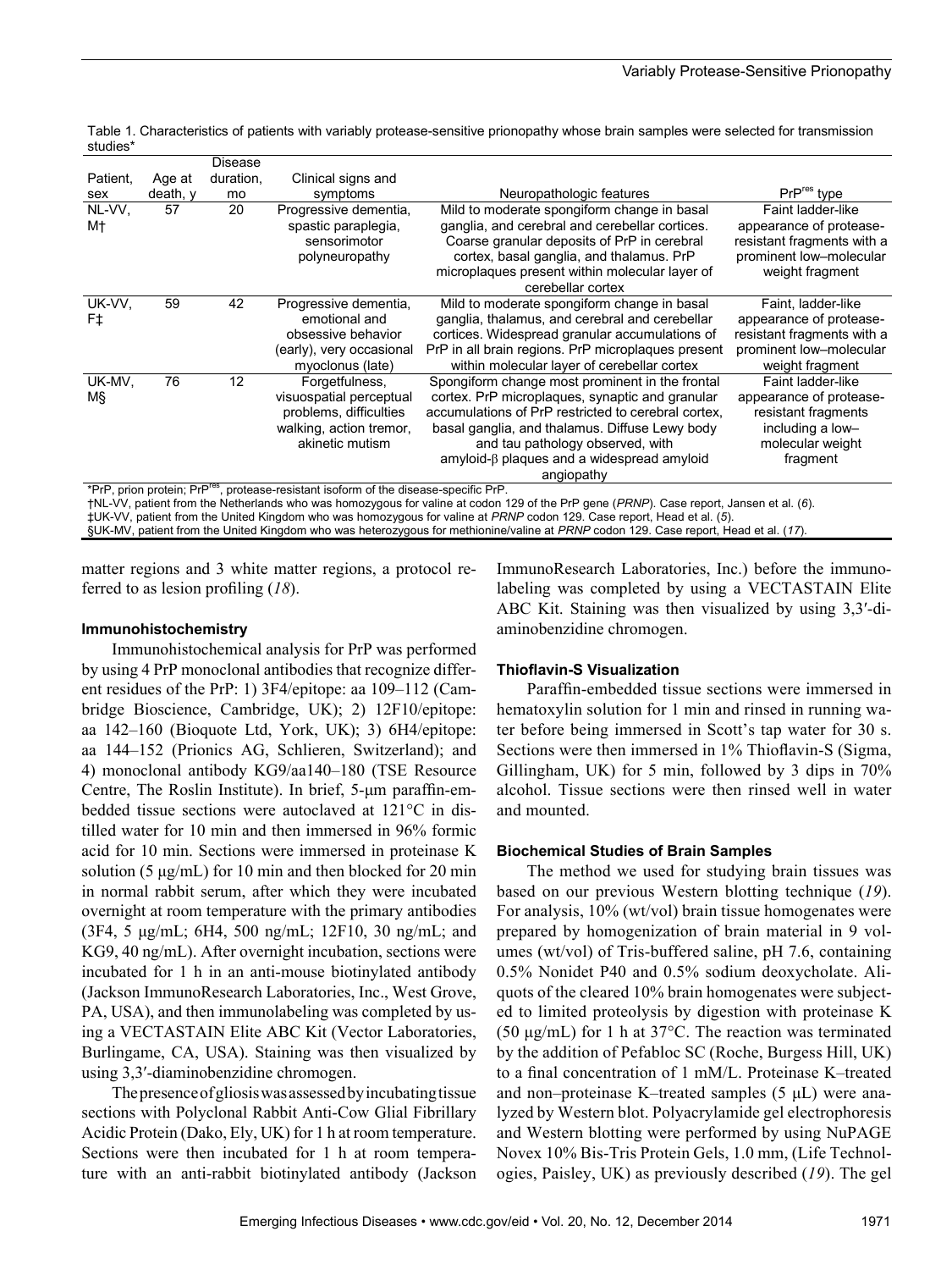electrophoresis time was abbreviated to retain low–molecular mass proteins (*5*,*6*). The proteins were transferred onto Hybond-P PVDF membrane (GE Healthcare Life Sciences, Amersham, UK). Immunodetection of PrP was carried out by using monoclonal antibody 3F4 (Millipore, Watford, UK) at a final concentration of 75 ng/mL for 1 h. For comparison, immunodetection of PrP on proteinase K–treated extracts was carried out by using monoclonal antibody 1E4 (provided by J. Langeveld) at a final concentration of 1 μg/mL (*6*). The secondary antibody was ECL Anti-mouse IgG, peroxidase-linked species-specific F(ab′)2 fragment (from sheep) (GE Healthcare Life Sciences), used at a concentration of 1/25,000 for 1 h. Amersham ECL Prime Western Blotting Detection Reagent (GE Healthcare Life Sciences) was used for detection of proteins. The blots were exposed to ECL Hyperfilm (GE Healthcare Life Sciences) for various amounts of time or were analyzed by using the ChemiDoc XRS+ System with Image Lab Software (Bio-Rad, Hemel Hempstead, UK).

## **Results**

#### **Biochemical Analysis of Brain Tissue from VPSPr Patients**

We performed Western blot analysis on extracts of homogenates prepared from brain samples from all 3 VPSPr patients. For comparison, we ran these extracts alongside extracts of homogenates prepared from brain samples from 4 sCJD patients (sCJD subtypes MM1, MM2, VV1, and VV2) representing each of the 4 distinct strains of sCJD agent, as identified by transmission to transgenic mice (*3*). Western blotting was performed with and without proteinase K digestion by using the PrP antibody 3F4 (Figure 1). In the absence of proteinase K digestion, extracts from the 3 VPSPr patients showed a similar relative load of PrP when compared with extracts from sCJD patients (Figure 1, panel B). After the sCJD and VPSPr extracts were digested with proteinase K, their biochemical profiles and PrPres loads differed (Figure 1, panel A). The biochemical profile of the extracts prepared from brain tissue from patients UK-VV and NL-VV VPSPr showed a single low–molecular weight fragment (<10 kDa), characteristic of VPSPr. In the extract from the UK-MV case, this low–molecular weight fragment was detected in addition to a faint ladder-like pattern of PrPres fragment.

Increased sensitivity in the detection of PrP fragments by Western blotting using the monoclonal antibody 1E4 has been reported in cases of VPSPr (*4*,*10*). In this study, a direct comparison of the detection sensitivity of 2 PrP antibodies (monoclonal antibodies 1E4 and 3F4) was carried out by Western blot by using brain homogenate from all 3 VPSPr patients in the transmission series. Consistent with our previous findings (*5*,*6*), we found no increase in the PrP detection sensitivity by using 1 antibody or the other (Figure 2).

#### **Absence of Clinical Disease and Vacuolar Pathology**

No evidence of clinical disease with vacuolar pathology was observed in any of the 133 mice inoculated in this transmission series (Table 2). Furthermore, no vacuolar



Figure 1. Western blot analysis of protease-resistant isoforms of PrP (PrPres) in extracts of frontal cortex tissue prepared from postmortem samples from 4 persons with sCJD and from 3 persons with VPSPr whose brain samples were used for experimental transmission studies in transgenic mice. Results are shown for extracts treated (A) and not treated (B) with proteinase K. All lanes were loaded with 5.0 μL of 10% (wt/vol) brain homogenate, except lanes 9 and 10 in (A), which were loaded with 1.5 μL and 20.0 μL, respectively. Blots were probed with Anti-Prion Protein Antibody monoclonal antibody 3F4 (Millipore, Watford, UK). Lane 1, molecular weight marker (sizes indicated at left in kDa); lane 2, sCJD subtype MM1; lane 3, sCJD subtype MM2; lane 4, sCJD subtype VV1; lane 5, sCJD subtype VV2; lane 6, VPSPr UK-VV; lane 7, VPSPr UK-MV; lane 8, VPSPr NL-VV; lane 9, diagnostic reference sample (sCJD subtype VV2); lane 10, diagnostic reference sample (VPSPr VV). MM, homozygous for methionine; MV, heterozygous for methionine/ valine; NL-VV, patient from the Netherlands who had VPSPr and the codon 129VV genotype; sCJD, sporadic Creutzfeldt-Jakob disease; UK-VV and UK-MV, patients from the United Kingdom who had VPSPr and the codon 129VV and 129MV genotypes, respectively; VPSPr, variably protease-sensitive prionopathy; VV, homozygous for valine.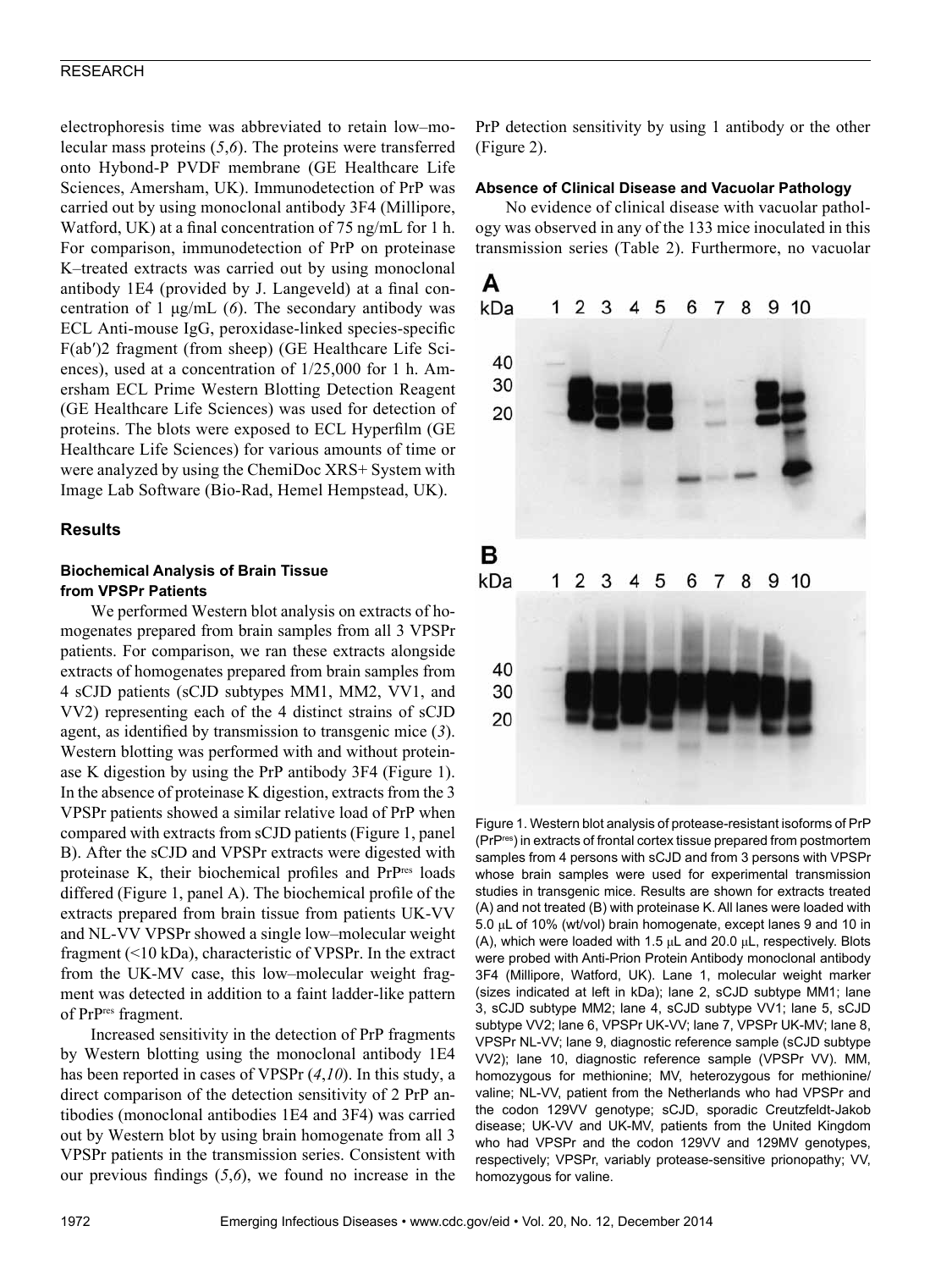pathology was observed in any of the asymptomatic mice in the study. Clinical neurologic signs were observed on a few occasions without pathologic confirmation of prion disease, suggesting a nontransmissible spongiform





encephalopathy condition related to the age of the mice in the study.

#### **Minimal PrP Deposition in Restricted Brain Regions**

Immunohistochemical analysis for PrP in mice challenged with brain homogenate prepared from VPSPr patient UK-MV showed no evidence of PrP accumulation within the brain of inoculated mice. Immunohistochemical analysis for PrP in mice challenged with homogenate prepared from the brain of patient NL-VV showed PrP accumulation in 7 of 14 HuVV and 3 of 15 HuMV transgenic mice, but no PrP deposition was found in the HuMM mice (Table 2). PrP deposits were detected most frequently with the PrP antibodies 6H4 and 3F4 and less frequently with antibodies KG9 and 12F10. This differential labeling is similar to that reported in human cases of VPSPr and may be related to the conformation of VPSPr-associated PrP and the availability of the epitopes that the antibodies detect (*5*,*17*,*20*). The pattern of PrP accumulation was limited to small, often numerous, focal plaque-like deposits located within the corpus callosum and the stratum oriens and stratum lacunosum moleculare of the hippocampus and parallel to the lateral ventricle (Figure 3, panels A–C). Sections treated with Thioflavin-S confirmed that these plaque-like deposits in the corpus callosum and its vicinity were composed of amyloid (Figure 3, panel D).

In mice challenged with a homogenate prepared from the brain of patient UK-VV, 5 of 14 HuVV, 2 of 14 HuMV, and 1 of 15 HuMM mice showed evidence of PrP deposits (Table 2). HuVV and HuMV mice showed PrP deposits similar to those found in the mice challenged with extract prepared from the brain of patient NL-VV, with 1 exception: a single HuVV mouse showed plaque-like accumulations and a pattern of intensely stained, small, round granules surrounded by fine target-like punctate staining within the CA3 region of the hippocampus and hippocampal fissure (Figure 4, panels A–C). The larger granular deposits resembled the microplaque accumulations found within the molecular layer of the cerebellum (Figure 4, panel D), hippocampal formation, basal ganglia, and thalamus in humans with VPSPr (*5*). The PrP-positive granules within the hippocampus stained most intensely with antibodies 3F4 and 12F10 and less intensely with antibodies KG9 and 6H4; this finding was similar to that observed in brains of patients with VPSPr  $(5, 6, 17)$  (Figure 4).

#### **No PrPres Detected by Biochemical Analysis**

Western blot analysis was performed on frozen brain tissue from 6 HuVV mice challenged with brain homogenate from VPSPr patient UK-VV. Immunohistochemistry results showed that 4 of the 6 mice had small, plaque-like deposits within the corpus callosum, and 1 of the 4 mice also had microplaque-like deposits in the hippocampus.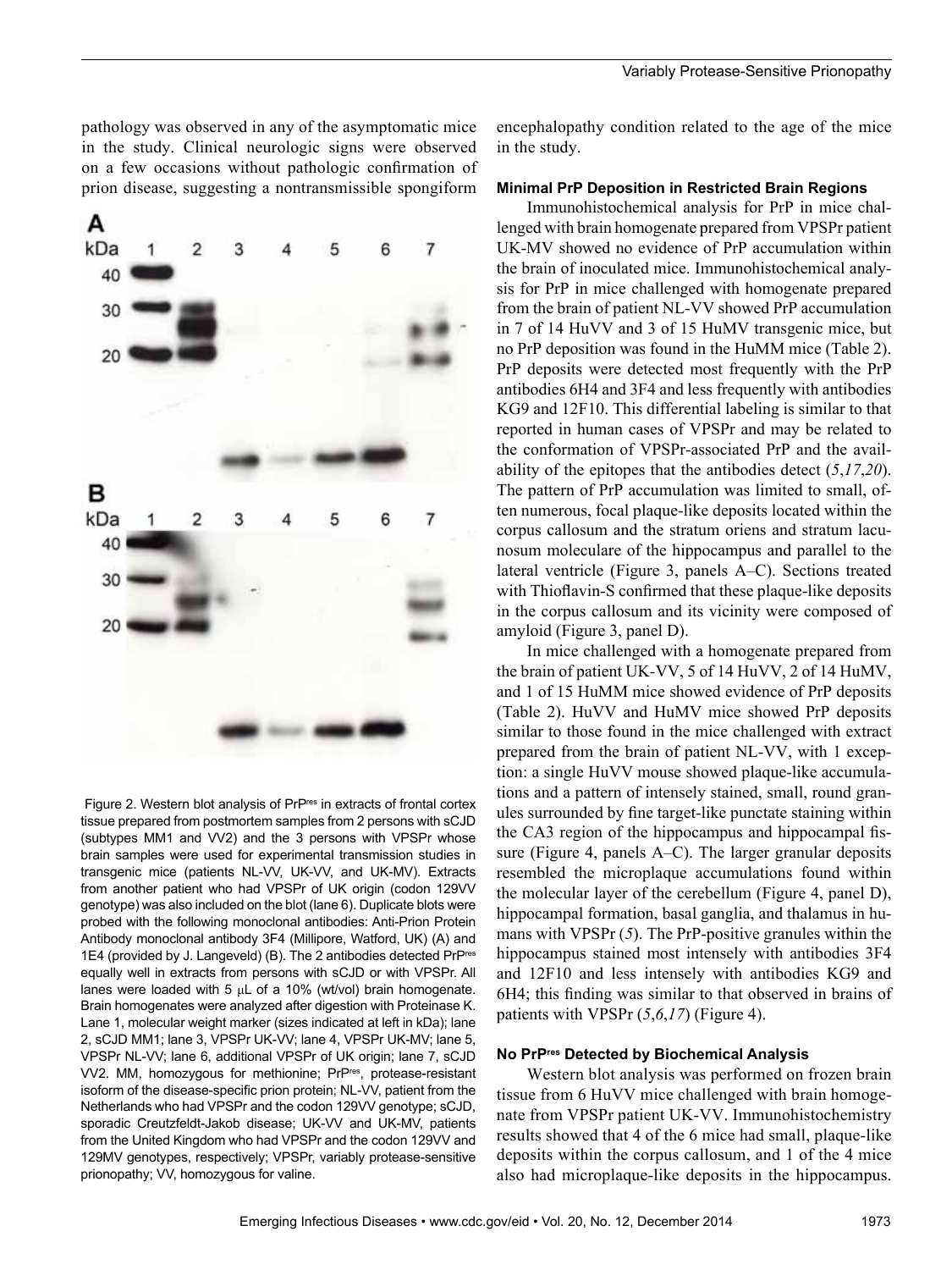|                        | mito o imico or rightight transquillo rilloc |                                                   |                 |                   |  |  |  |  |  |
|------------------------|----------------------------------------------|---------------------------------------------------|-----------------|-------------------|--|--|--|--|--|
| Brain inoculum source, | No. mice positive/no. total                  | Mean no. PrP plaque-like                          |                 |                   |  |  |  |  |  |
| mouse linet            | Clinical signs of prion disease‡             | Vacuolar degeneration <sup><math>\pm</math></sup> | PrP deposition§ | deposits (range)¶ |  |  |  |  |  |
| UK-VV                  |                                              |                                                   |                 |                   |  |  |  |  |  |
| HuMM                   | 0/15                                         | 0/15                                              | 1/15            | 0#                |  |  |  |  |  |
| HuMV                   | 4/15                                         | 0/15                                              | 2/14            | $5(2-8)$          |  |  |  |  |  |
| HuVV                   | 0/14                                         | 0/14                                              | 5/14            | $10(1 - 17)$      |  |  |  |  |  |
| UK-MV                  |                                              |                                                   |                 |                   |  |  |  |  |  |
| HuMM                   | 1/15                                         | 0/15                                              | 0/15            | 0                 |  |  |  |  |  |
| HuMV                   | 1/15                                         | 0/15                                              | 0/15            |                   |  |  |  |  |  |
| <b>HuVV</b>            | 0/15                                         | 0/15                                              | 0/15            |                   |  |  |  |  |  |
| NL-VV                  |                                              |                                                   |                 |                   |  |  |  |  |  |
| HuMM                   | 0/15                                         | 0/15                                              | 0/15            | $\Omega$          |  |  |  |  |  |
| HuMV                   | 0/15                                         | 0/15                                              | 3/15            | $8(1-15)$         |  |  |  |  |  |
| <b>HuVV</b>            | 0/14                                         | 0/14                                              | 7/14            | $3(2-4)$          |  |  |  |  |  |

Table 2. Results of intracerebral inoculation of brain tissue homogenates from 3 patients with variably protease-sensitive prionopathy into 3 lines of human transgenic mice\*

\*HuMM, HuMV, and HuVV, transgenic mice expressing the different forms of the human PrP gene (i.e., those homozygous for methionine [MM] or valine [VV] or heterozygous for methionine and valine [MV]); PrP, prion protein.

†Brain inoculum was prepared from postmortem samples from persons with variably protease-sensitive prionopathy. NL-VV, patient from the Netherlands who had the PrP codon 129VV genotype; UK-MV, patient from the United Kingdom who had the PrP codon 129MV genotype; UK-VV, patient from the United Kingdom who had the PrP codon 129VV genotype.

‡In mice with a positive score for clinical signs of a prion disease and a negative score for vacuolar pathology, the neuropathologic assessment was considered definitive.

§A positive score for PrP pathology was given to mice showing PrP deposition in the brain with at least 1 of the 4 PrP antibodies used in the immunohistochemical analysis.

¶The number of plaque-like deposits was counted per mouse, and results are given as mean (range) for each genotype.

#Mouse showed evidence of PrP deposition in a tumor.

Neuropathologic examination of the remaining 2 mice showed no evidence of transmission. Four noninoculated HuVV mice were included as negative controls. No disease-specific banding was observed in any of the mice (data not shown); this finding is consistent with the extremely low levels of PrP deposition detected by immunohistochemistry.

## **Astrocytic Reactivity Associated with a Single Transmission**

HuVV mice were examined for evidence of astrocytic gliosis. In mice showing only plaque-like deposits of PrP, there was no association between astrocytosis and PrP

## 5). In contrast, in the HuVV mice inoculated with brain homogenate from patient UK-VV, a single mouse showed reactive astrocytosis in the vicinity of the microplaque-like deposits (Figure 5). This HuVV mouse is the same mouse that showed evidence of plaque-like and microplaque-like deposits similar to those found in humans with VPSPr.

deposition and no evidence of reactive astrocytosis (Figure

## **Discussion**

The inoculation of homogenates prepared from the brains of 3 patients with VPSPr (UK-MV, UK-VV and NL-VV) into transgenic mice expressing the different forms of the human PrP gene has resulted in very

Table 3. Results of intracerebral inoculation of brain tissue homogenates from 4 patients with different subtypes of the sporadic form of Creutzfeldt-Jakob disease into 3 lines of human transgenic mice\*

| Brain inoculum source, | Orcalzicial-partop discusse into 9 illics or harman transgerile intoc- | No. mice positive/no. total |                |  |
|------------------------|------------------------------------------------------------------------|-----------------------------|----------------|--|
| mouse linet            | Clinical signs of prion disease                                        | Vacuolar degeneration       | PrP deposition |  |
| MM1                    |                                                                        |                             |                |  |
| HuMM                   | 10/13                                                                  | 13/13                       | 13/13          |  |
| HuMV                   | 9/14                                                                   | 14/14                       | 14/14          |  |
| <b>HuVV</b>            | 8/16                                                                   | 13/16                       | 14/16          |  |
| MM <sub>2</sub>        |                                                                        |                             |                |  |
| HuMM                   | 0/16                                                                   | 0/16                        | 0/15           |  |
| HuMV                   | 0/18                                                                   | 0/18                        | 2/18           |  |
| <b>HuVV</b>            | 0/17                                                                   | 0/17                        | 3/17           |  |
| VV <sub>1</sub>        |                                                                        |                             |                |  |
| <b>HuMM</b>            | 0/16                                                                   | 0/16                        | 2/16           |  |
| HuMV                   | 2/14                                                                   | 9/14                        | 1/14           |  |
| <b>HuVV</b>            | 2/14                                                                   | 7/14                        | 7/14           |  |
| VV <sub>2</sub>        |                                                                        |                             |                |  |
| <b>HuMM</b>            | 4/18                                                                   | 6/18                        | 15/17          |  |
| HuMV                   | 1/15                                                                   | 5/15                        | 12/14          |  |
| <b>HuVV</b>            | 13/16                                                                  | 16/16                       | 15/15          |  |

\*Data adapted from Bishop et al. (*3*). HuMM, HuMV, and HuVV, transgenic mice expressing the different forms of the human PrP gene (i.e., those homozygous for methionine [MM] or valine [VV] or heterozygous for methionine and valine [MV]). PrP, prion protein. †Brain inoculum was prepared from postmortem samples from persons who had the MM1, MM2, VV1, or VV2 subtype of sporadic Creutzfeldt-Jakob disease.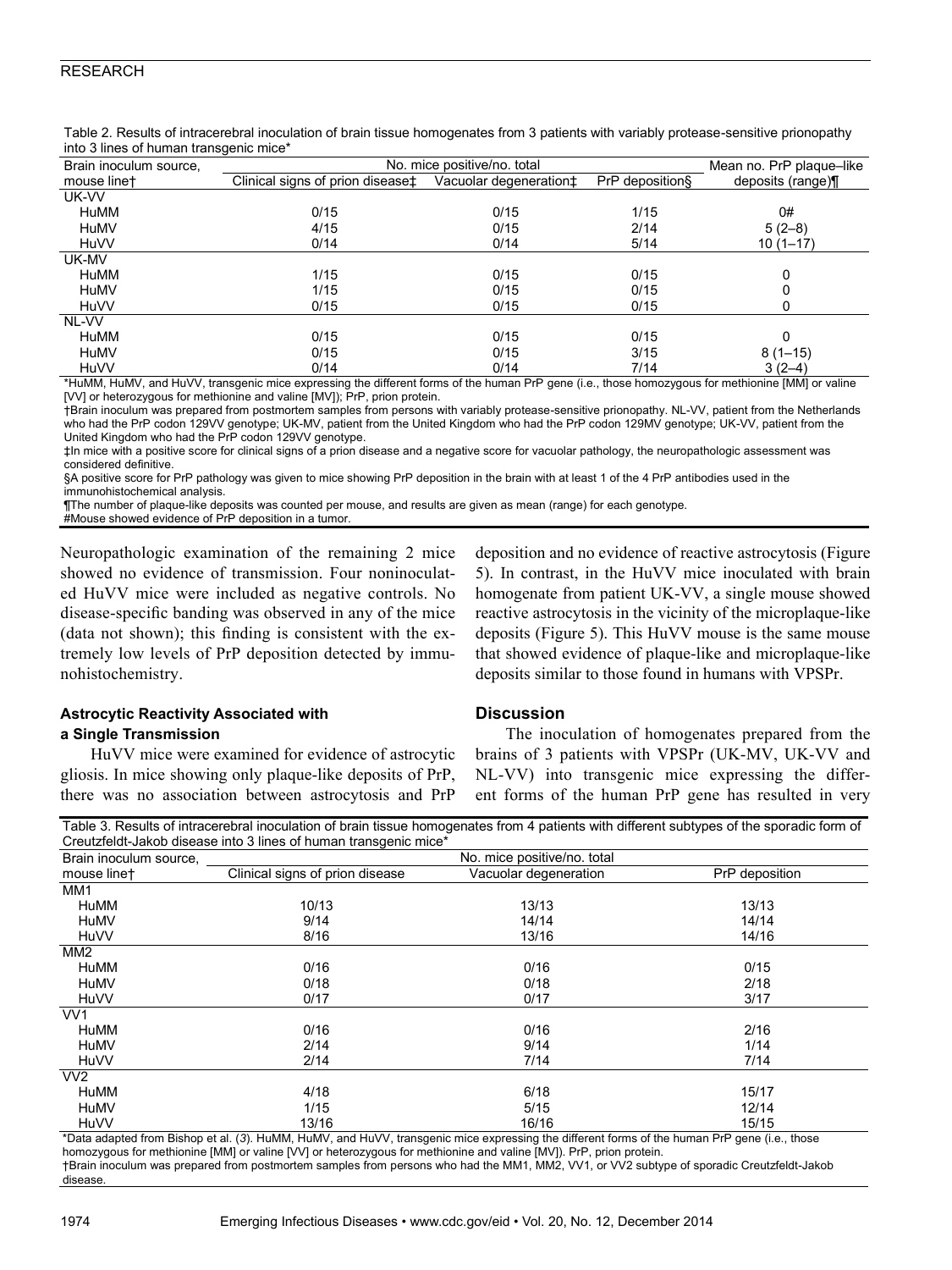

Figure 3. Neuropathology in transgenic mice following inoculation with brain homogenate prepared from a postmortem sample from a person with VPSPr. Numerous PrP-labeled plaque-like deposits within the corpus callosum of HuVV (A) and HuMV (B) mice inoculated with brain homogenate from patient UK-VV. C) A single small PrP-labeled plaque in the stratum oriens of the hippocampus following experimental challenge with brain homogenate from patient NL-VV. D) PrP-labeled plaque-like-deposits in the corpus callosum of a HuVV mouse inoculated with brain homogenate from patient UK-VV; inset: Thioflavin-S (Sigma, Gillingham, UK) staining of amyloid, viewed under ultraviolet light in a HuVV mouse challenged with brain homogenate from patient UK-VV. HuVV and HuMV, transgenic mice expressing human PrP gene sequence coding for the valine-homozygous and methionine/valine-heterozygous codon 129 genotypes, respectively; NL-VV and UK-VV, patients from the Netherlands and United Kingdom, respectively, who had VPSPr and the valine-homozygous codon 129 genotype; PrP, prion protein; VPSPr, variably protease-sensitive prionopathy. Scale bars indicate 25 μm.

different transmission properties when compared with those of previously characterized sCJD strains (*3*). No clinical disease or vacuolar pathology was observed in any of the mice. The only evidence for transmission of disease was the neuropathologic finding of abnormal PrP accumulation in the form of microplaque-like and granular deposits in the hippocampus and subventricular areas of the brain. These results contrast considerably with those observed with sCJD in the same HuMM/HuMV/ HuVV mouse lines (*3*). Sporadic CJD transmits to all these mouse lines, as indicated by evidence of clinical signs and vacuolar pathology and/or PrP deposition, and the combination of these transmission properties has resulted in the identification of 4 strains of sCJD (*3*). Of the

4 sCJD strains, subtype VV2 showed the greatest frequency of clinical (13/16), vacuolar (16/16), and pathologic (15/15) signs of prion disease following inoculation into HuVV mice (Table 3) (*3*). In contrast, the MM2 subtype of sCJD showed the least transmission to the mice: no mice had clinical signs or vacuolar pathology, and only 3 of 17 HuVV and 2 of 18 HuMV mice had evidence of PrP deposition in the form of small punctate deposits in the thalamus (Table 3) (*3*). Although this transmission of the MM2 subtype might be considered similar to that of VPSPr, the PrP deposition differed in form and brain area compared with the deposition observed in the VPSPr studies. Unlike sCJD, which shows transmission from patients with all 3 codon 129 genotypes, only VPSPr from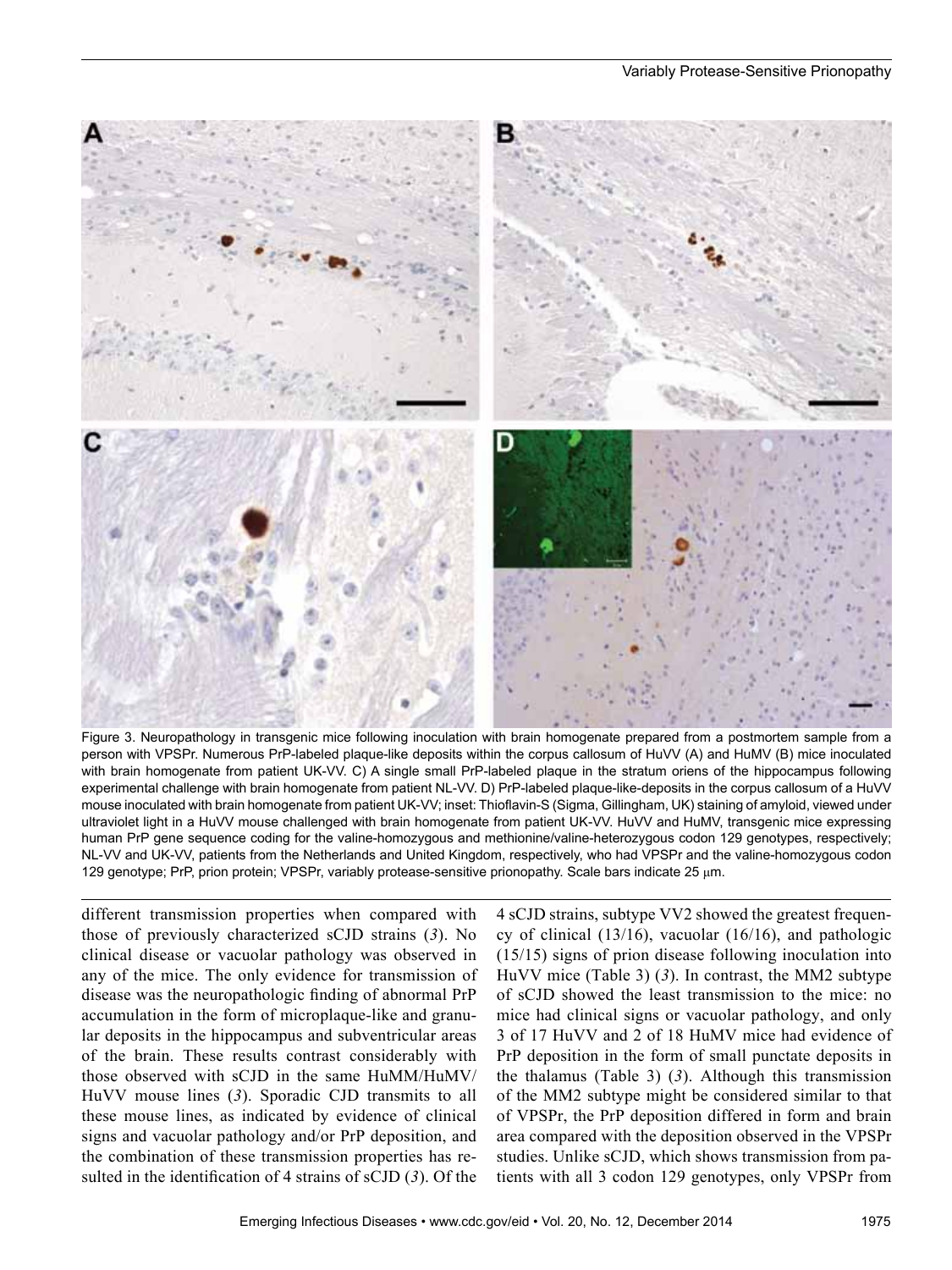

Figure 4. Neuropathology in transgenic mice following inoculation with brain homogenate prepared from a postmortem sample from a person with VPSPr. A–C) Immunohistochemistry for the PrP, showing small granular and microplaque-like deposits within the CA3 region of the hippocampus of a HuVV mouse challenged with VPSPr inoculum prepared from patient UK-VV. Differential staining was observed in this mouse by using the following PrP antibodies: Purified (3F4) (Cambridge Bioscience, Cambridge, UK) (A); Prion Protein Monoclonal Antibody (12F10) (Bioquote Ltd, York, UK) (B); and mAb 6H4 (Prionics AG, Schlieren, Switzerland) (C). D) Molecular layer of the cerebellum of a person with VPSPr, showing microplaque deposits stained with monoclonal antibody 3F4. HuVV, transgenic mouse expressing human PrP gene sequence coding for the valine-homozygous codon 129 genotype; PrP, prion protein; UK-VV, patient from the United Kingdom who had VPSPr and the valine-homozygous codon 129 genotype; VPSPr, variably protease-sensitive prionopathy. Scale bars indicate 25 μm.

the 2 patients with codon 129VV provided evidence of transmission. This low rate of transmission may be due to low levels of PrPres in the brain homogenates that were inoculated, or it could be that the PrP genotype plays a role in transmission of disease.

Prion disease propagation involves the aggregation of abnormal PrP that acts as a template for further aggregation within the brain, a process termed seeding (*21*,*22*). The spread of PrP within the brain appears to occur in cell-to-cell fashion in well-defined neuroanatomic pathways (*23*), the mechanisms of which are yet to be elucidated despite extensive studies. Prion diseases have the potential to be transmissible between persons, a fact that raises public health concerns, particularly regarding

vCJD. Assessing the risk for transmission is a challenge because of the varied nature of prion diseases and conflicting evidence over the mechanisms of transmission. Risk assessment is made even more complicated by the existence of prion disease models in which negligible amounts of PrPres are associated with high infectivity titers in vivo (*24*) and also of models in which PrPres in the form of amyloid plaques develops in the absence of clinical disease or spongiform changes (*25*).

It could be argued that the observation of small plaque-like amyloid deposits in the brains of mice with no neurologic signs of disease after the inoculation of brain homogenates prepared from patients with VPSPr does not indicate disease transmission. Instead, the deposits could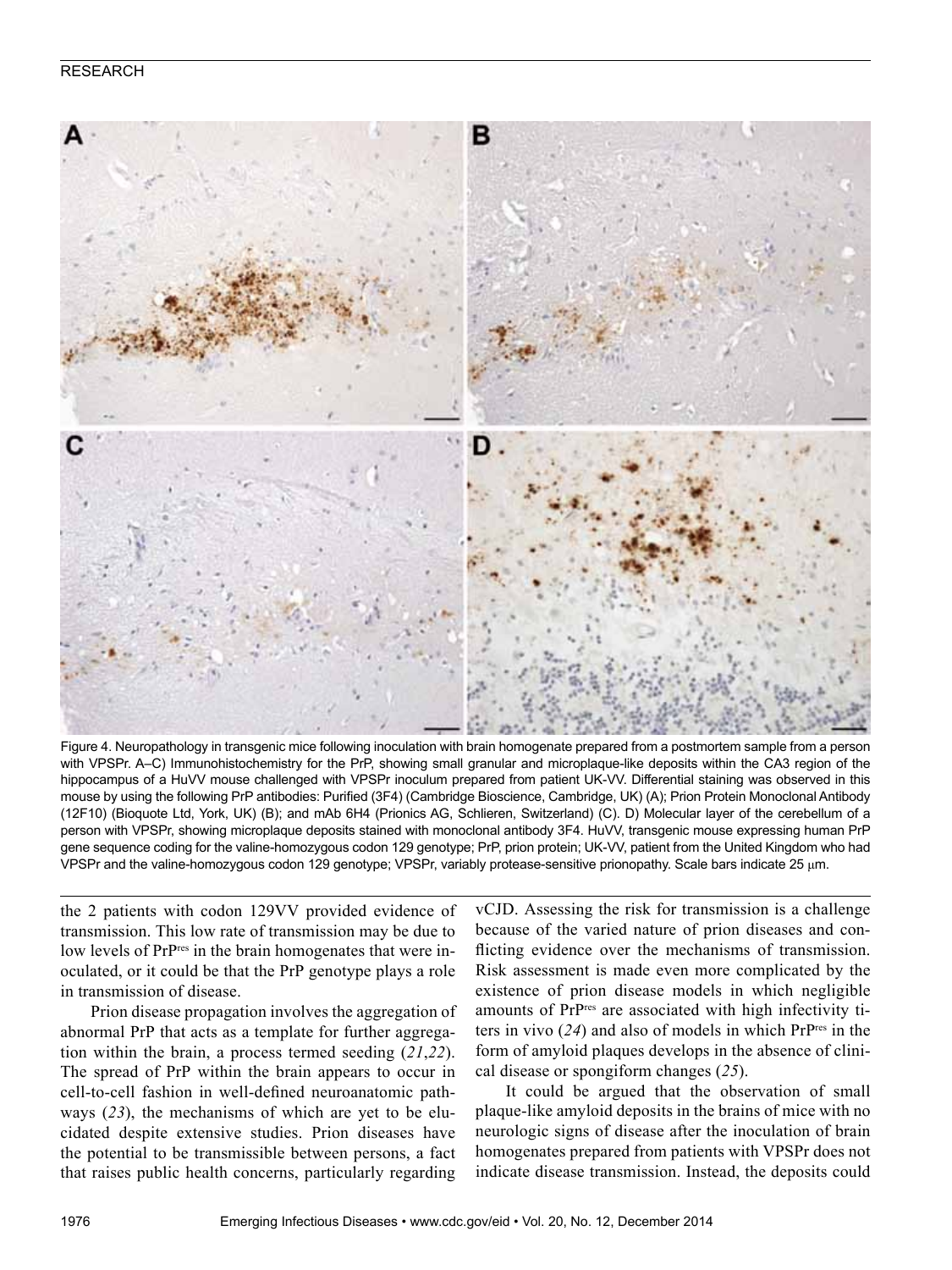

Figure 5. Gliosis in transgenic mice following inoculation with brain homogenate prepared from a postmortem sample from a person with variably protease-sensitive prionopathy. A) Immunohistochemical staining for GFAP in the hippocampus of a HuVV mouse showing microplaque-like deposits. Arrows indicate areas of reactive astrocytosis. B) A serial section from the same HuVV mouse immunolabeled for PrP by using monoclonal antibody (Purified [3F4], Cambridge Bioscience, Cambridge, UK). C) Immunohistochemical staining for GFAP in the hippocampus of a HuVV mouse showing plaque-like deposits. No reactive astrocytosis is seen in the vicinity of plaques. D) A serial section from the same HuVV mouse immunolabeled for PrP by using monoclonal antibody 3F4. GFAP, glial fibrillary acid protein; HuVV, transgenic mouse expressing human PrP gene sequence coding for the valine-homozygous codon 129 genotype; PrP, prion protein. Scale bars indicate 50 μm.

indicate an amyloid seeding phenomenon akin to that observed following the experimental inoculation of primates with brain tissue from patients with Alzheimer disease (*26*). In those experiments, amyloid β seeding occurred in the primate brain in the absence of any clinical signs. Precedence of this phenomenon in prion disease has been set by Piccardo et al. (*27*), who showed similar results in a mouse model system of prion disease transmission. However, in our study, the brain of 1 mouse exhibited intensely stained, small, round granules within the hippocampus in addition to the plaque-like deposits (Figure 4). These small granules are reminiscent of the microplaques found in brain tissue of humans with VPSPr (*4*,*5*). Furthermore, with 4 PrP antibodies, the microplaque deposits in the mouse brain showed the same pattern of differential

immunoreactivity as that in the brain of patients with VP-SPr (*5*,*6*,*17*). Moreover astrocytosis in the vicinity of the microplaques was also observed in this mouse (Figure 5). This type of astrocytic response is observed in all our model systems of transmissible prion disease, but is absent from the nontransmissible forms of PrP (i.e., amyloid plaques in absence of clinical disease), suggesting that this single mouse may represent a transmission of infection rather than a consequence of seeding of inoculum (*25*,*28*). Second passage in the same mouse line will be required to prove this interpretation, but such a study will take an additional 3 years to complete.

Although understanding the mechanisms of transmission is an interesting facet of this study, our primary finding is that VPSPr is capable of transmission to transgenic mice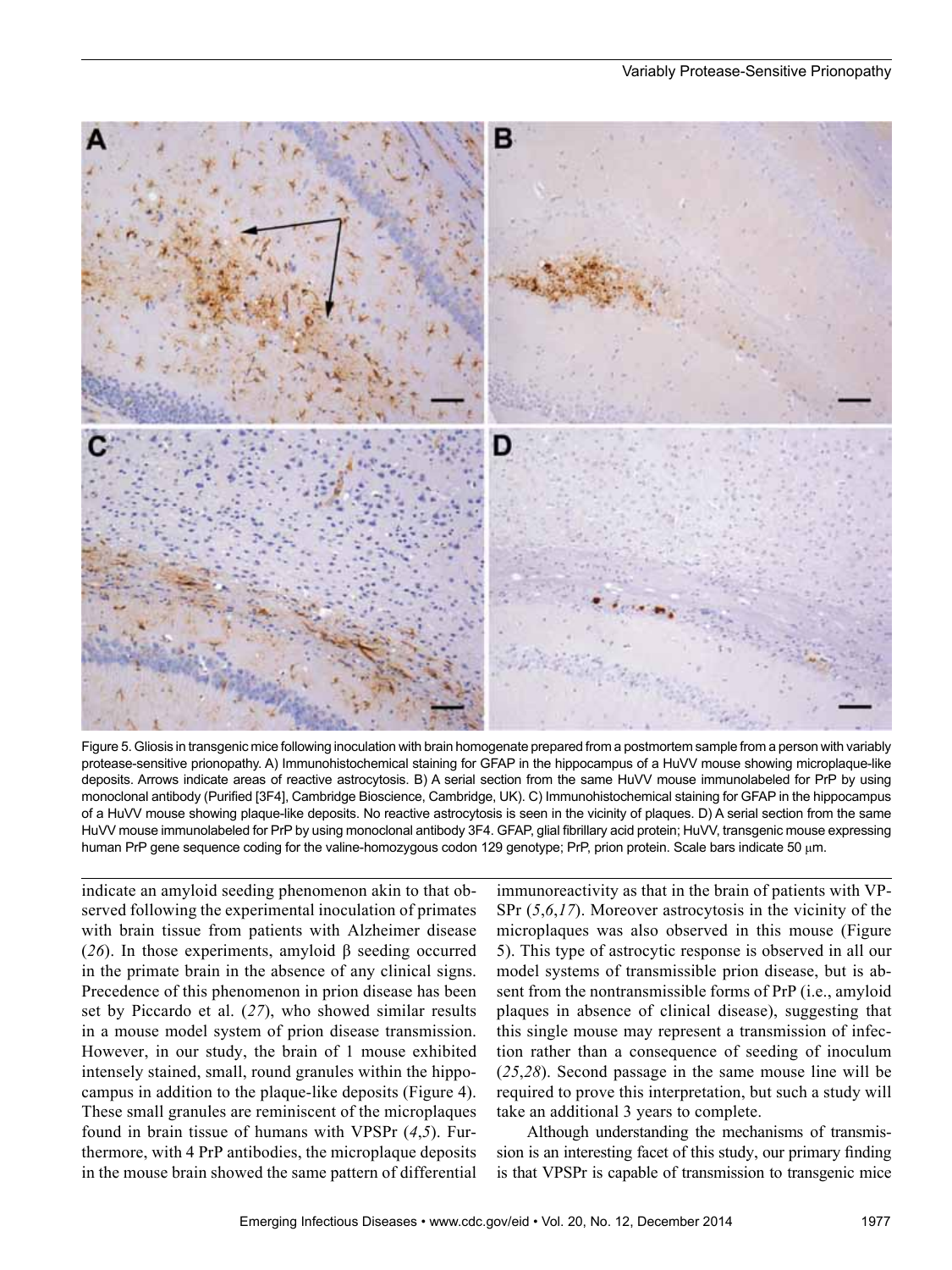expressing PrP, albeit at extremely low levels compared with those of other transmissible prion diseases (e.g., sCJD and vCJD). We demonstrate that VPSPr is a disease with biological properties distinct from those of sCJD and with a limited, but not negligible, potential for infectivity. These results demonstrate the importance of continuing surveillance to fully uncover the growing spectrum of human prion diseases.

#### **Acknowledgments**

We thank the animal facility staff of the Neurobiology Division, The Roslin Institute for animal care and clinical scoring; the pathology staff of The Roslin Institute for sectioning the mouse brains and assessing levels of transmissible spongiform encephalopathy vacuolation; Dorothy Kisielewski for technical support; Mark Head for advice on the biochemistry of VPSPr; Annemieke Rozemuller for collaboration and neuropathologic expertise; and Jan Langeveld for providing the 1E4 antibody.

The Edinburgh Brain Bank, a source of material for this study, is supported by the Medical Research Council (MR/ L016400/1). This report is independent research commissioned and funded by the Department of Health Policy Research Programme (Strain typing and investigation of transmission potential of unusual cases of CJD).

Dr Diack is a research fellow at The Roslin Institute, University of Edinburgh. Her research interests focus on prion diseases, in particular, strain characterization and modeling of human diseases.

#### **References**

- 1. Parchi P, Saverioni D. Molecular pathology, classification, and diagnosis of sporadic human prion disease variants. Folia Neuropathol. 2012;50:20–45.
- 2. Jansen C, Parchi P, Capellari S, Ibrahim-Verbaas CA, Schuur M, Strammiello R, et al. Human prion diseases in the Netherlands (1998–2009): clinical, genetic and molecular aspects. PLoS ONE. 2012;7:e36333. http://dx.doi.org/10.1371/journal.pone.0036333
- 3. Bishop MT, Will RG, Manson JC. Defining sporadic Creutzfeldt-Jakob disease strains and their transmission properties. Proc Natl Acad Sci U S A. 2010;107:12005–10. http://dx.doi.org/10.1073/ pnas.1004688107
- 4. Gambetti P, Dong Z, Yuan J, Xiao X, Zheng M, Alshekhlee A, et al. A novel human disease with abnormal prion protein sensitive to protease. Ann Neurol. 2008;63:697–708. http://dx.doi.org/10.1002/ana.21420
- 5. Head MW, Knight R, Zeidler M, Yull H, Barlow A, Ironside JW. A case of protease sensitive prionopathy in a patient in the UK. Neuropathol Appl Neurobiol. 2009;35:628–32. http://dx.doi.org/10.1111/ j.1365-2990.2009.01040.x
- 6. Jansen C, Head MW, van Gool WA, Baas F, Yull H, Ironside JW, et al. The first case of protease-sensitive prionopathy (PSPr) in the Netherlands: a patient with an unusual GSS-like clinical phenotype. J Neurol Neurosurg Psychiatry. 2010;81:1052–5. http://dx.doi. org/10.1136/jnnp.2009.175646
- 7. Rodríguez-Martínez AB, Garrido JM, Zarranz JJ, Arteagoitia JM, de Pancorbo MM, Atares B, et al. A novel form of human disease with a protease-sensitive prion protein and heterozygosity methionine/valine at codon 129: case report. BMC Neurol. 2010;10:99. http://dx.doi.org/10.1186/1471-2377-10-99
- 8. Parchi P, Giese A, Capellari S, Brown P, Schulz-Schaeffer W, Windl O, et al. Classification of sporadic Creutzfeldt-Jakob disease based on molecular and phenotypic analysis of 300 subjects. Ann Neurol. 1999;46:224–33. http://dx.doi.org/10.1002/1531- 8249(199908)46:2<224::AID-ANA12>3.0.CO;2-W
- 9. Nurmi MH, Bishop M, Strain L, Brett F, McGuigan C, Hutchison M, et al. The normal population distribution of *PRNP* codon 129 polymorphism. Acta Neurol Scand. 2003;108:374–8. http://dx.doi. org/10.1034/j.1600-0404.2003.00199.x
- 10. Zou WQ, Puoti G, Xiao X, Yuan J, Qing L, Cali I, et al. Variably protease-sensitive prionopathy: a new sporadic disease of the prion protein. Ann Neurol. 2010;68:162–72. http://dx.doi.org/10.1002/ ana.22094
- 11. Wroe SJ, Pal S, Siddique D, Hyare H, Macfarlane R, Joiner S, et al. Clinical presentation and pre-mortem diagnosis of variant Creutzfeldt-Jakob disease associated with blood transfusion: a case report. Lancet. 2006;368:2061–7. http://dx.doi.org/10.1016/S0140- 6736(06)69835-8
- 12. Peden AH, Head MW, Ritchie DL, Bell JE, Ironside JW. Preclinical vCJD after blood transfusion in a *PRNP* codon 129 heterozygous patient. Lancet. 2004;364:527–9. http://dx.doi.org/10.1016/S0140- 6736(04)16811-6
- 13. Llewelyn CA, Hewitt PE, Knight RSG, Amar K, Cousens S, Mackenzie J, et al. Possible transmission of variant Creutzfeldt-Jakob disease by blood transfusion. Lancet. 2004;363:417–21. http://dx.doi.org/10.1016/S0140-6736(04)15486-X
- 14. Bishop MT, Diack AB, Ritchie DL, Ironside JW, Will RG, Manson JC. Prion infectivity in the spleen of a *PRNP* heterozygous individual with subclinical variant Creutzfeldt-Jakob disease. Brain. 2013;136:1139–45. http://dx.doi.org/10.1093/brain/awt032
- 15. Bishop MT, Hart P, Aitchison L, Baybutt HN, Plinston C, Thomson V, et al. Predicting susceptibility and incubation time of human-to-human transmission of vCJD. Lancet Neurol. 2006;5:393– 8. http://dx.doi.org/10.1016/S1474-4422(06)70413-6
- 16. Bishop MT, Ritchie DL, Will RG, Ironside JW, Head MW, Thomson V, et al. No major change in vCJD agent strain after secondary transmission via blood transfusion. PLoS ONE. 2008;3:e2878. http://dx.doi.org/10.1371/journal.pone.0002878
- 17. Head MW, Lowrie S, Chohan G, Knight R, Scoones DJ, Ironside JW. Variably protease-sensitive prionopathy in a *PRNP* codon 129 heterozygous UK patient with co-existing tau, α synuclein and Aβ pathology. Acta Neuropathol. 2010;120:821–3. http://dx.doi. org/10.1007/s00401-010-0766-y
- 18. Fraser H, Dickinson AG. The sequential development of the brain lesion of scrapie in three strains of mice. J Comp Pathol. 1968;78:301–11. http://dx.doi.org/10.1016/0021-9975(68)90006-6
- 19. Yull HM, Ritchie DL, Langeveld JP, van Zijderveld FG, Bruce ME, Ironside JW, et al. Detection of type 1 prion protein in variant Creutzfeldt-Jakob disease. Am J Pathol. 2006;168:151–7. http://dx.doi.org/10.2353/ajpath.2006.050766
- 20. Kovács GG, Head MW, Hegyi I, Bunn TJ, Flicker H, Hainfellner JA, et al. Immunohistochemistry for the prion protein: comparison of different monoclonal antibodies in human prion disease subtypes. Brain Pathol. 2002;12:1–11. http://dx.doi.org/ 10.1111/j.1750-3639. 2002.tb00417.x
- 21. Prusiner SB. Novel proteinaceous infectious particles cause scrapie. Science. 1982;216:136–44. http://dx.doi.org/10.1126/science.6801762
- 22. Jucker M, Walker LC. Pathogenic protein seeding in Alzheimer disease and other neurodegenerative disorders. Ann Neurol. 2011;70:532–40. http://dx.doi.org/10.1002/ana.22 615
- 23. Scott JR, Davies D, Fraser H. Scrapie in the central nervous system: neuroanatomical spread of infection and *Sinc* control of pathogenesis. J Gen Virol. 1992;73:1637–44. http://dx.doi.org/10.1099/0022- 1317-73-7-1637
- 24. Barron RM, Campbell SL, King D, Bellon A, Chapman KE, Williamson RA, et al. High titers of transmissible spongiform